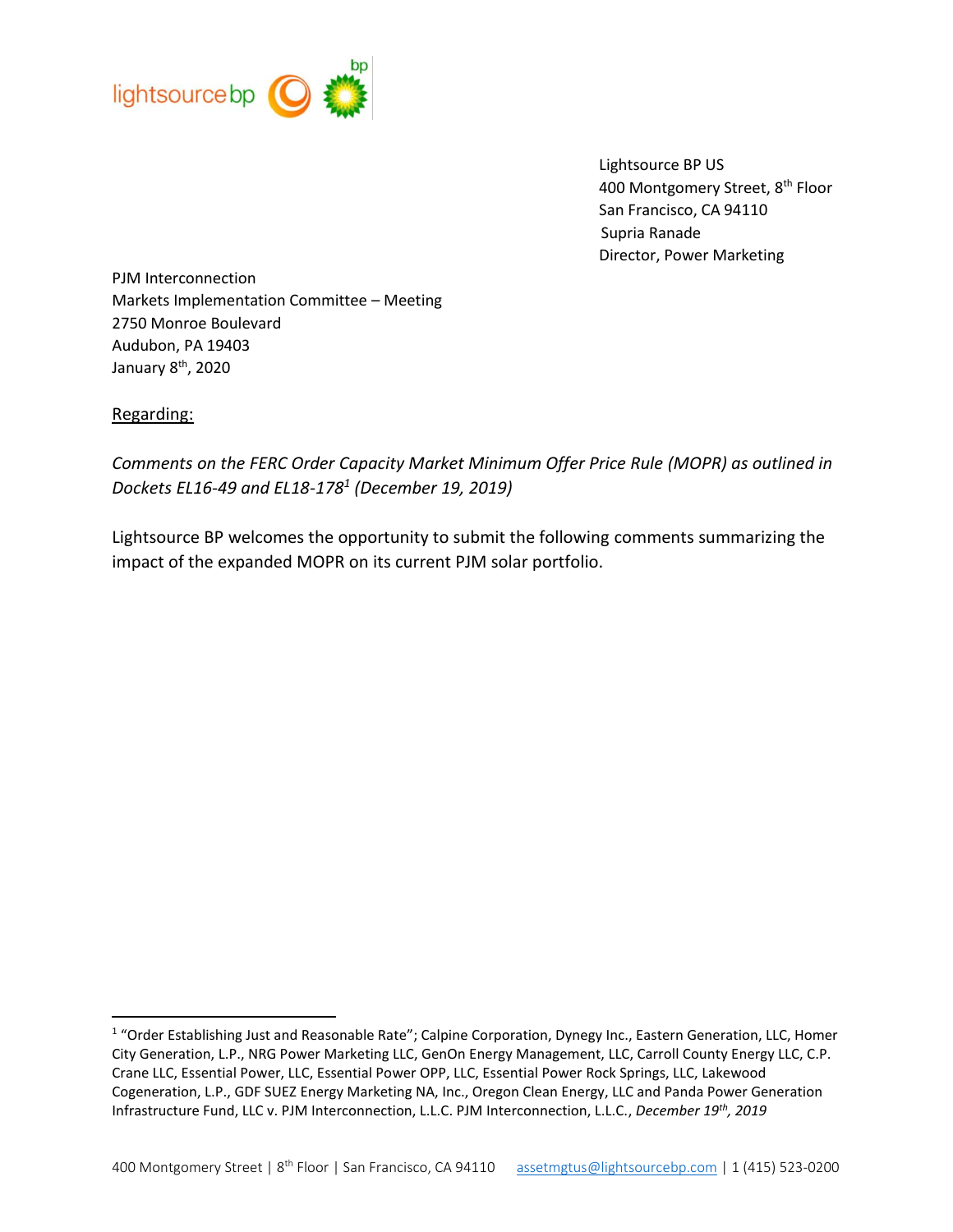

### **LSBP – OVERVIEW**

 $\overline{\phantom{a}}$ 

Lightsource BP (LSBP) is a global utility-scale solar developer and long-term asset owners with over 2.3GW of solar capacity currently under management, over 5GW of projects under development in the US. LSBP is a full-service platform, providing in-house design and engineering, permitting, finance, construction, and long-term asset ownership and operations. Of the 5 GW in the US, 1GW has been submitted into the PJM interconnection queue and have progressed through several stages of development, ensuring buildability and de-risking development challenges. Forecasted PJM capacity market revenues are an integral component of PJM solar financeability, and a majority of the 1 GW in our PJM portfolio is at-risk for being priced out of the capacity market auction. LSBP appreciates this opportunity to comment on specific provisions that clarify renewable resource participation in the upcoming 2022/23 BRA.

#### **VOLUNTARY RECS SHOULD NOT BE CONSIDERED STATE SUBSIDIES**

LSBP asserts that voluntary RECs should not be considered State Subsidies for three reasons: (1) voluntary RECs are a separate and distinguishable market from state compliance markets, (2) voluntary RECs trade at market levels far below compliance markets, historically and currently between 0.5% - 2.50% the value of PJM state compliance solar RECs, and (3) mandatory usage of REC tracking systems will alleviate concerns of voluntary versus compliance market treatment /monetization of RECs during the specified capacity year.

To describe point (1) further, in its October 2<sup>nd</sup>, 2018 Initial Submission, PJM asserted that the voluntary REC market, largely driven by corporate sustainability goals, is separate and distinguishable from state compliance markets, driven by state renewable portfolio mandates, and therefore "reasonably not considered state subsidies."<sup>2</sup> Corporate sustainability targets that include renewable energy development have increased in the last few years, creating a separate distinguishable source for renewable demand.

According to research firm Wood Mackenzie Power & Renewables, corporates accounted for 22 percent of 2018 power-purchase agreements for renewables in the U.S<sup>3</sup>. Corporate PPAs have widely standardized the purchase of facility specified RECs with the underlying facility energy. Projects located in states with nonexistent or limited compliance programs are often required to register under the Green-e® voluntary national standard, which strictly prohibits projects from double counting voluntary RECs as state compliance RECs<sup>4</sup>. LSBP asserts that if project developers opt to certify and sell project RECs as Green-e Eligible in a PPA, and not as a state compliance resource, it should not be treated as a state subsidized resource as it is not participating and realizing value in a state program.

<sup>2</sup> Docket No. EL16-49, Docket Nos. ER18-1314-000, -001, PJM Interconnection, L.L.C., Docket No. EL18-178-000 (Consolidated)

<sup>3</sup> *Corporate procurement of wind and solar in the US 2018*, Wood Mackenzie Power & Renewables, February 2019 <sup>4</sup> Center for Resource Solutions Green-e Framework for Renewable Certification (version 1.0). [https://www.green](https://www.green-e.org/docs/energy/framework/Green-e%20Framework%20for%20Renewable%20Energy%20Certification.pdf)[e.org/docs/energy/framework/Green-e%20Framework%20for%20Renewable%20Energy%20Certification.pdf](https://www.green-e.org/docs/energy/framework/Green-e%20Framework%20for%20Renewable%20Energy%20Certification.pdf)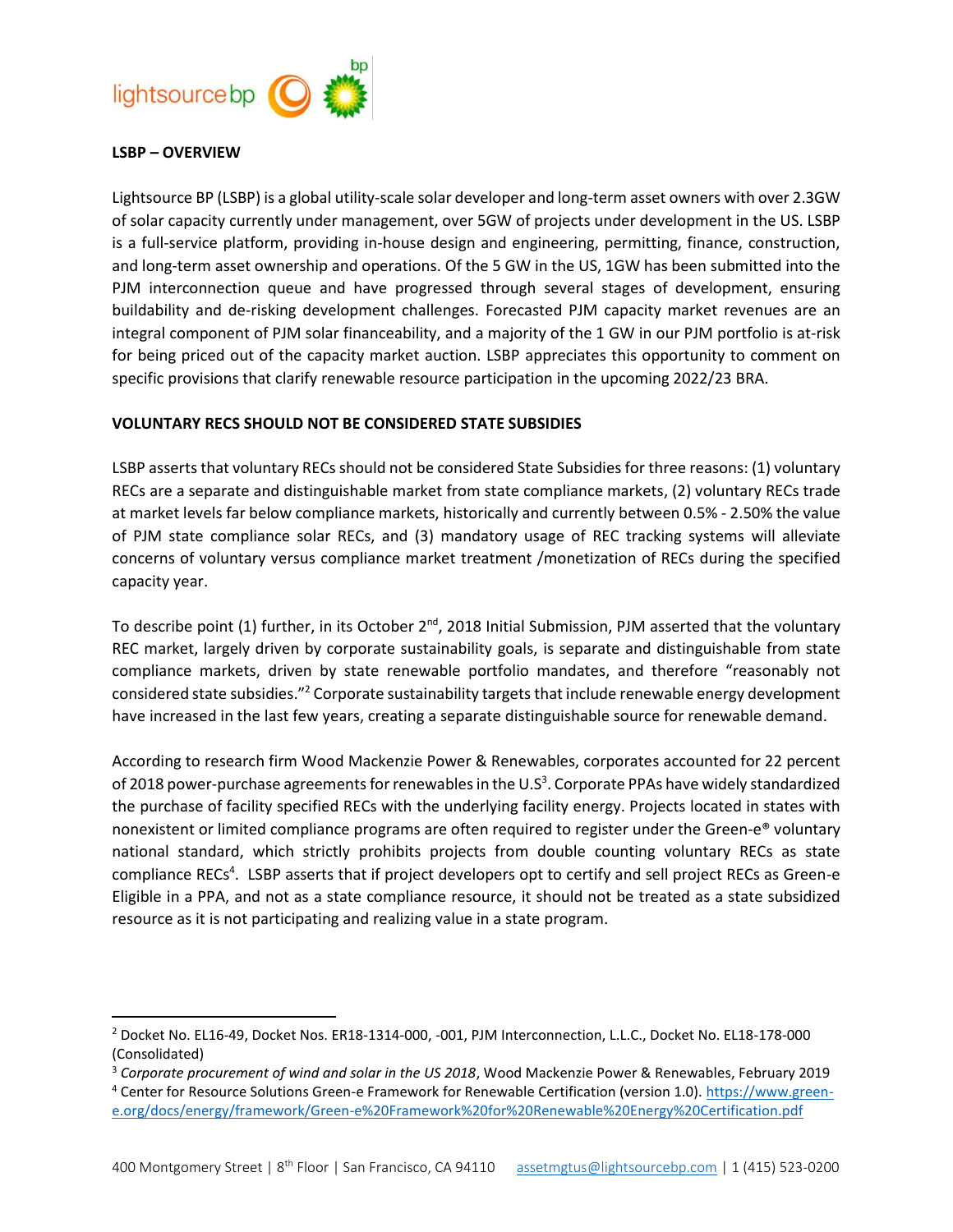

Second, voluntary REC prices have been consistently lower than compliance market RECs. In a recent LSBP survey of institutional broker price sheets, a Vintage 2020 National Green-e voluntary REC is currently marked between \$0.50 - \$1.00/MWh compared to a Vintage 2020 New Jersey Solar REC at \$227.50/MWh, a Vintage 2020 Maryland Solar REC at \$80.00/MWh, and a Vintage 2020 Pennsylvania Solar REC at \$40.00/MWh<sup>5</sup>. As such, estimated project revenues from voluntary REC sales pale in comparison to estimated project revenues from state compliance RECs and should not be considered Material.

Third, the role of REC tracking systems should alleviate all concerns of present and future REC usage and treatment in both voluntary and state mandated programs. In the December 19<sup>th</sup> FERC Order, FERC stated the following:

"As to voluntary REC arrangements, meaning those which are not associated with a state mandated or state-sponsored procurement process, based on the record in this proceeding, we agree with intervenors that it is not possible, at this time, to distinguish resources receiving privately funded voluntary RECs from state-funded or state-mandated RECs because resources typically do not know at the time of the auction qualification process how the REC will be eventually used."<sup>6</sup>

The majority of REC Tracking systems used in the US environmental markets such as the Midwest Renewable Tracking System (M-RETS), PJM Generation Attributes Tracking System (PJM-GATS) and the North American Renewables Registry (NARR) have a separate voluntary REC category denotation option, often listed as 'Green-e Eligibility'. These projects, as registered through these tracking systems, require either a state registration ID or voluntary program certification ID to track and transfer RECs<sup>7</sup>. Simply put, a project can easily show through the tracking system during the auction year if it is registered to sell only voluntary RECs or both voluntary and state compliance RECs. In this way, tracking system monitoring is a viable option to account for how the REC can be monetized at the time of the auction qualification process and prohibit double counting. LSBP recommends PJM add tracking system language in a final form of a

Capacity Market Seller Certification of Capacity Resource with Actionable Subsidy to account for the voluntary program-only designation.<sup>8</sup>

# **NET CONE CALCULATION SHOULD FACTOR A 40 YEAR LIFE OF SOLAR ASSETS AND SOLICIT STAKEHOLDER INPUT FOR E&AS REVENUE QUANTIFICATION**

 $\overline{a}$ 

7 See PJM GATS Public Reports:

<https://gats.pjmeis.com/gats2/PublicReports/RenewableGeneratorsRegisteredinGATS>

 $5$  Vintage 2020 REC Pricing is calculated as the current January  $5<sup>th</sup>$ , 2020 EOD average bid-side settle across various institutional broker sheets including Marex Spectron, ICAP and GFI.

<sup>6</sup> See Footnote 1.

<sup>8</sup> Attachment 1, Section (7) Revision to include: *(7) A renewable energy credit (including for onshore and offshore*  wind, as well as solar, collectively, RECs) will not be considered to be a Material Subsidy, if the Capacity Market *Seller sells the REC to a purchaser that is not required by a state program to purchase the REC, and that purchaser does not receive any state financial inducement or credit for the purchase of the REC, and if the project in its respective REC tracking system, only lists a voluntary program designation.*